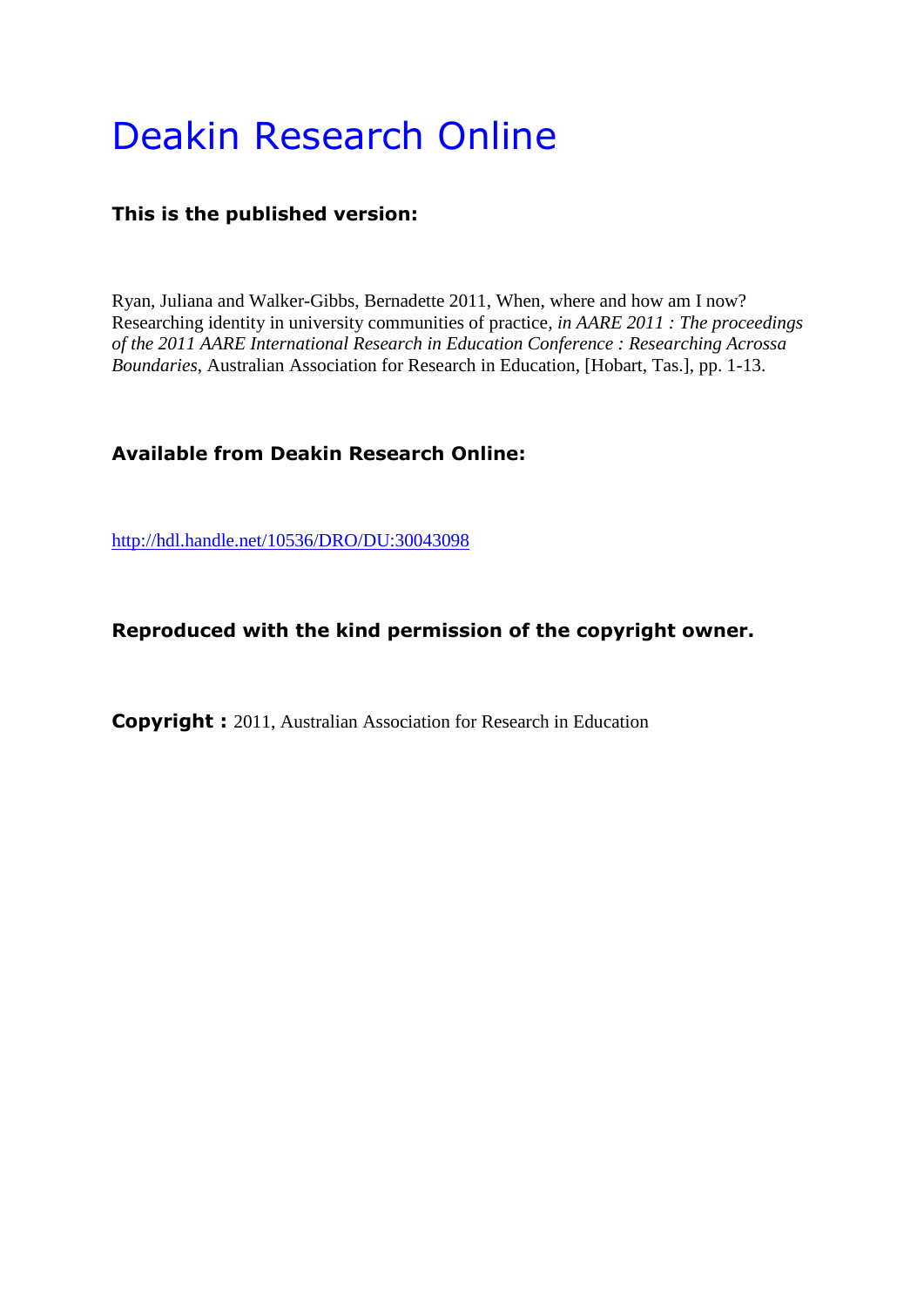## **When, where and how am I now? Researching identity in university communities of practice**

Juliana Ryan Deakin University juliana.ryan@deakin.edu.au

Bernadette Walker-Gibbs Deakin University bernadette.walker-gibbs@deakin.edu.au

#### **Abstract**

The establishment of communities of practice (CoPs) has emerged nationally as a strategy to promote 'excellence' in teaching and learning in Australian universities. CoPs in Australian universities have been reported as fostering the development of identity in practice and collegial academic identity. In these accounts identity development is associated with storytelling around everyday practice, although the relationship between narrative and identity development has not been explored or described in detail. Similarly, although the complex and changeable university contexts in which these CoPs operate is noted and described in the literature, there is currently no detailed account published of the relationship between the broader discourses that shape these contexts and the process of identity development in university CoPs. We argue in this paper that there is a need for a new way of researching identity formation in university CoPs. Drawing on Trinh Minh Ha's work (1992), we propose that fragmentation be used as a working metaphor for thinking about and researching identity development in university CoPs, with direct reference to the contexts in which they operate.

The proposed new approach takes into account the complexities and variety of discourses that influence identity formation in CoPs and the changeable and sometimes contradictory Enterprise University contexts in which Australian CoPs operate. In this paper fragmentation is described and applied to the process of researching identity formation in university CoPs. This paper also describes how fragmentation guides the combined narrative research and discourse analysis methods used in the proposed approach. This paper argues that fragmentation provides the means for developing practical (or experiential) insights as well as conceptually structuring a useful method for investigating discursive factors, to open up a variety of potential new understandings about identity formation in university CoPs.

## **Introduction**

In recent years the establishment of communities of practice (CoPs) has emerged nationally as a strategy to promote 'excellence' in teaching and learning in Australian universities (Australian Learning and Teaching Council, 2011). Excellence in teaching and learning is a contested term.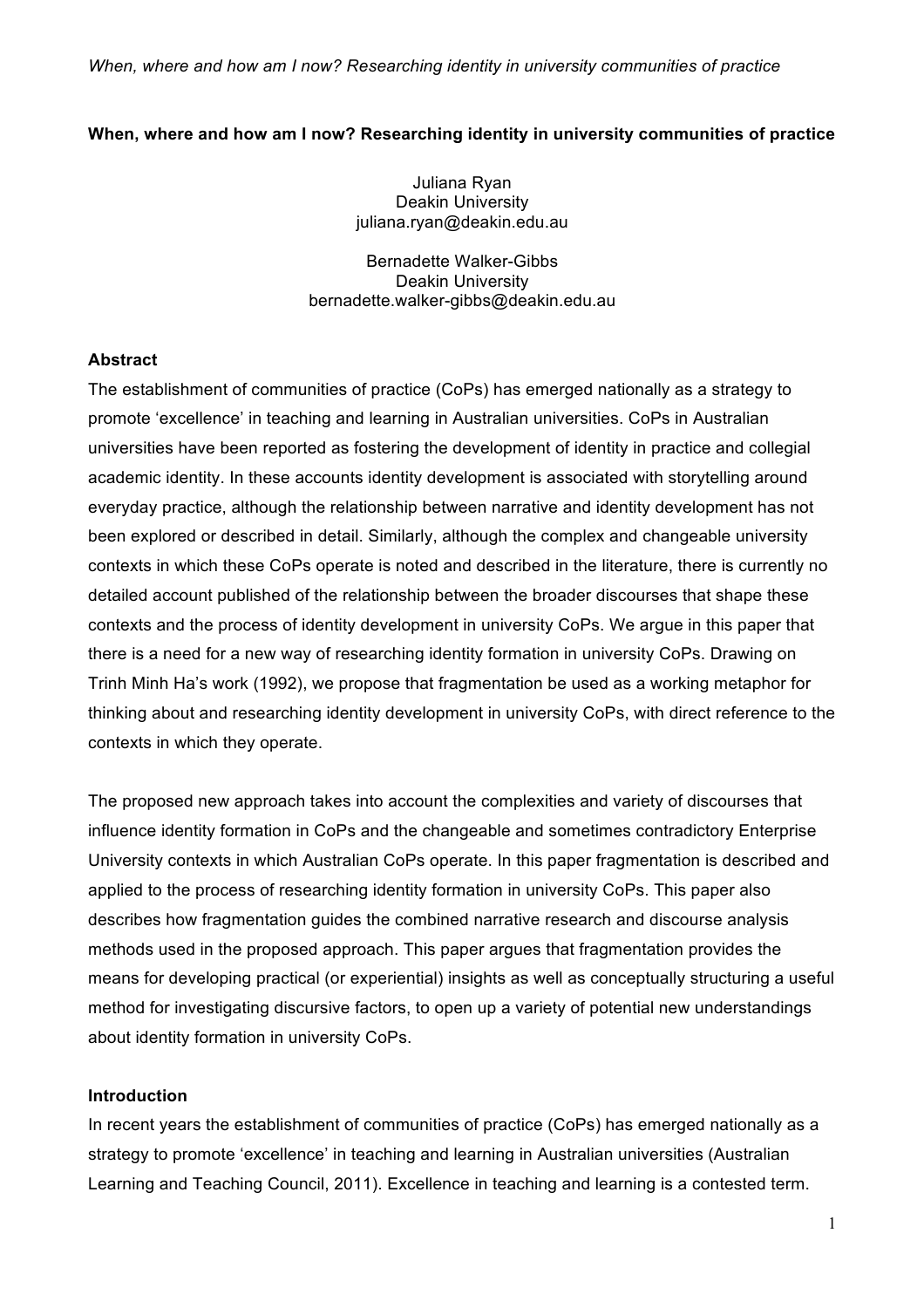In this paper it will be considered in terms of quality associated with a discourse of excellence transposed to higher education from industry and focused on quality and accountability, competitiveness and efficiency; and in terms of quality associated with inclusivity and diversity, collaboration and systemic change.

CoPs in Australian universities have been reported as fostering the development of identity in practice (for example, (McDonald & Star, 2006), (Hort et al., 2008; McDonald et al., 2008), (Australian Learning and Teaching Council, 2011; Star & McDonald, accepted for publication a) and collegial academic identity (for example, (Churchman & King, 2009; Churchman & Stehlik, 2007)). In these accounts identity development is associated with storytelling around everyday practice, although the relationship between narrative and identity development has not been explored or described in detail. Similarly, although the complex and changeable university contexts in which these CoPs operate is noted and described in the literature, there is currently no detailed account published of the relationship between the broader discourses that shape these contexts and the process of identity development in university CoPs.

We argue in this paper that there is a need for a new way of researching identity formation in university CoPs. We propose that fragmentation be used as a working metaphor for thinking about and researching identity development in university CoPs, with direct reference to the contexts in which they operate. By working metaphor we mean a conceptual model that shapes thinking and action to 'live by'. In proposing fragmentation as a working metaphor, this paper follows Lakoff and Johnson in their contention that 'Our ordinary conceptual system, in terms of which we both think and act, is fundamentally metaphorical in nature' (1980, p 3). Thinking and action unite in experience. This makes a working metaphor particularly useful for researching the impact of participation in CoPs as groups of people who 'share a passion for something they know how to do and interact regularly to learn how to do it better' (Wenger, 2004).

In searching for a metaphor to structure the conceptualisation and description of the proposed new research approach described in this paper we are drawn to the potentialities that open out and proliferate in the multiple associations made possible by metaphor. As Dixon, Ferguson, Hay, Moss and White (2004) state 'We use metaphors because of their elusive, yet practical nature. They make concrete that which is abstract' (p 13). We are, however, also cautious about the possibilities that choosing a metaphor excludes. Equally, we are cautious about adopting, let alone proposing, a research approach that seeks closure in order to reconcile difference and respond to the 'real world' of experience (MacLure, 2006, p 730).

With these cautions in mind, this paper will describe the proposed metaphor of fragmentation and apply it to identity formation in Australian university CoPs as well as to the broader higher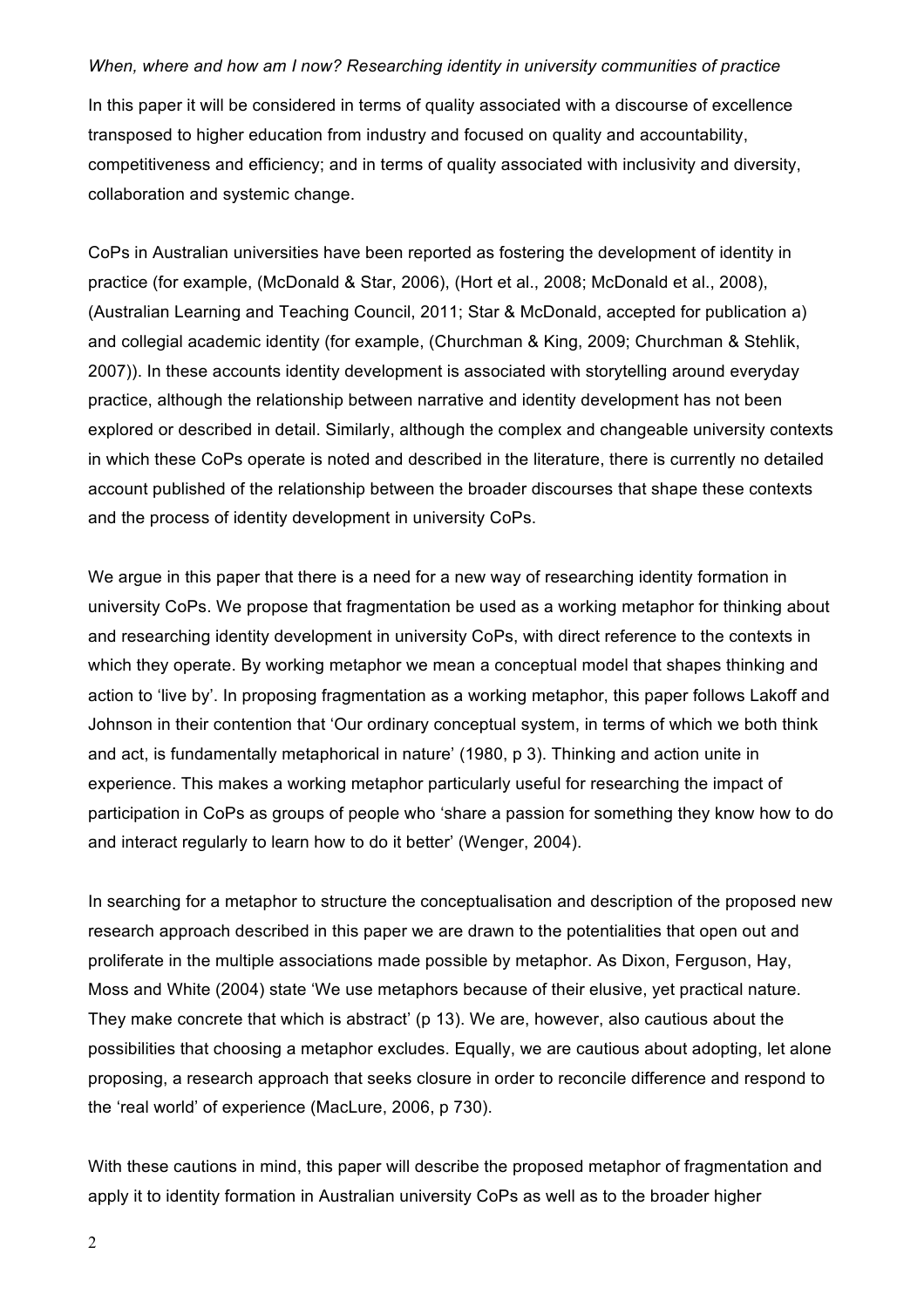education contexts in which they operate. This paper will argue that fragmentation provides practical (experiential) insights as well as opening up useful new understandings for researching identity formation in university CoPs.

## **Fragmentation**

## *When, where and how am I now? Identity and hybridity*

The notion of fragmentation as the process of identity formation draws on Trinh Minh-Ha's description of identity construction in the context of cultural hybridity. Trinh describes this as a 'way of living with differences without turning them into opposites, nor trying to assimilate them out of insecurity.' (1992, p 156). She proposes that 'Since the self ... is not so much a core as a process, one finds oneself, in the context of cultural hybridity, always pushing one's questioning of oneself to the limit of what one is and what one is not.'(Trinh, 1992, p 156). For Trinh this process makes it possible for her to question her condition in the understanding that 'the personal is cultural, historical or political'. As she puts it, 'The reflexive question asked, ..., is no longer: *Who* am I? but w*hen*, w*here* and *how* am I (so and so)?' (Trinh, 1992, p 157) .In pursuing this question, Trinh contends that what seems like displacement is in fact a 'place of identity' because it shows that there is no 'real self' to return to. Instead she finds that there are various 'recognitions of self through difference and unfinished, contingent, arbitrary closures that make possible both politics and identity.' (Trinh, 1992, p 157)

We argue that when understood in these terms fragmentation offers a mobile and contingent way to understand identity formation within CoPs operating in diverse, complex, changeable and sometimes contradictory higher education contexts. It is proposed that when identity in practice is investigated in response to the question 'When, where and how am I?' it can be considered in terms of seemingly disparate and possibly incoherent, but interrelated selves constructed around contested and sometimes contradictory meanings and understandings. These can then be seen to make sense as different facets of identity without being bound to a coherent, summative whole that is able to be used as a meta narrative.

Because metaphor structures thinking by specific association (Lakoff & Johnson, 1980, pp 5-6) it also necessarily excludes certain understandings that are beyond the scope of such association. Fragmentation arguably works well as a metaphor for identity formation in CoPs because it allows the conceptualisation of identity in terms of hybridity and diversity rather than wholeness and homogeneity. Because hybridity and diversity allow for proliferation, fragmentation can be seen as an open metaphor with an inclusive bias. This is apparent in the way that fragmentation makes it possible to think about and experience identity as being constructed from multiple, contingent, lived selves.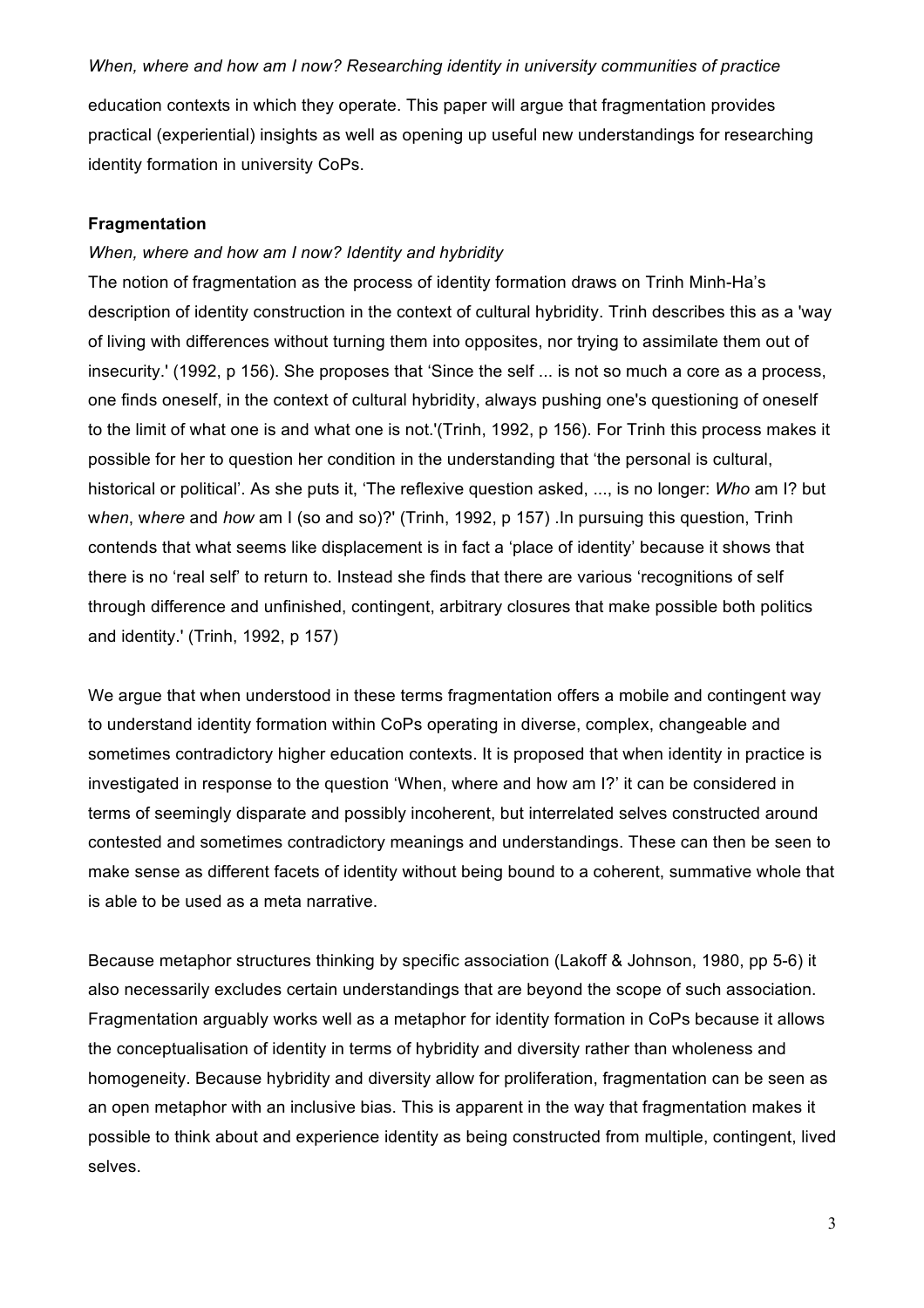It is contended that in university CoPs these selves are usefully understood as narratively constructed. This leads to the second aspect of the proposed approach to researching identity formation in university CoPs – consideration of the relationship between narrative and identity through the concept of narrativity.

#### *Narrativity: Identity formation as discursive practice and discourse-in-practice*

In this paper narrativity is used to describe the relationship between narrative and identity in CoPs in terms of the narrative construction of identity and inter-subjective experience (McQuillan, 2000, p 8). Guided by the metaphor of fragmentation, this notion of narrativity shapes the new approach to researching identity formation in university CoPs which is proposed in this paper. This combines narrative and discourse analysis research methods. The narrative research approach draws on the work of Holstein and Gubrium on the construction of self in its social and discursive dimensions (2000). Holstein and Gubrium propose a complementary relation between discursive practice (the 'everyday methods members use to articulate social structures') and 'discourse-in-practice', that is, 'the conditions of possibility' for discursive practices as 'they are embedded in historically or institutionally available discourse'. In combination, they contend, these provide a complementary analytics for the 'practice of everyday life' (2000, p 94). Holstein and Gubrium describe this 'interpretive practice' as encompassing the interactional storying of self, the possibilities for subjectivity and the settings and institutions in which selves are shaped. (2000, p 94).

We adopt this multifaceted approach and argue that it usefully opens up investigation of the complexities and diversity of meanings that shape construction of the selves people 'live by'. In this way it can be seen as consistent with the guiding metaphor of fragmentation. In another sense, however, narrative, with its tendency to bind meanings into a coherent whole (Linde, 1993), can be seen as incompatible with fragmentation. One way of resisting narrative's smoothing effect is to carefully and consciously scrutinise perceived narrative realities in terms of narrative practice. Again we find Gubrium and Holstein's work useful. They describe 'narrative reality' as the socially situated practice of storytelling and propose a narrative research approach which extends beyond textual boundaries to include analysis of the various contexts in which stories are 'elicited, assembled and conveyed'(2009, p 2). This analysis includes consideration of narrative occasions (the circumstances in which stories are told) (Gubrium & Holstein, 2009, p 10) and focuses on narrative work, which Gubrium and Holstein describe as 'the everyday work that enters into the construction and elaboration of stories' (2009, p 41). Gubrium and Holstein usefully elaborate the processes that shape this narrative work. These include narrative linkage, which makes experiences meaningful through associations (2009, p 55); and narrative composition, which expands narrative linkages into a 'story with a content and shape of its own' (2009, p 69).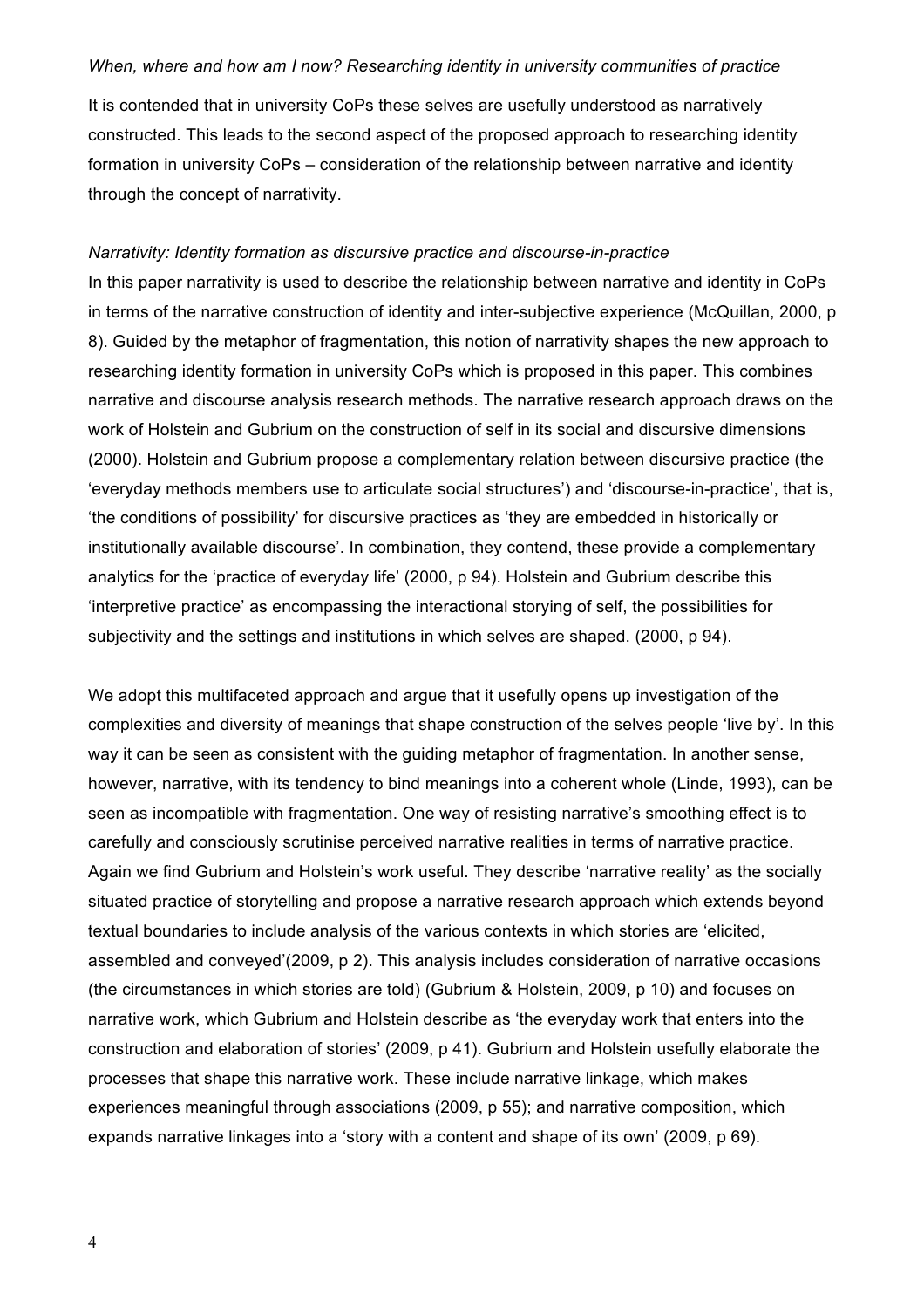The narrative construction of the selves we live by as proposed by Holstein and Gubrium also needs to be considered in terms of broader discourses in order to disrupt a unified reading and understanding of CoPs. The approach to researching identity formation in university CoPs proposed in this paper also draws on Laclau and Mouffe's theory of discourse, which provides a post-Marxist account of subjectivity within a discursive structure (1985). Laclau and Mouffe explain subjectivity as a 'subject position' within a discursive structure that designates subject positions (1985, p 115) . They propose that the subject is 'overdetermined', that is, fragmented by multiple positionings in many contingent discourses. (Laclau & Mouffe, 1985, p 112). In this paper it is argued that fragmentation, when adopted as a metaphor to live by, can lead to insights into the analysis and experience of these multiple, competing and contingent meanings. The proposed approach involves combining narrative research, which encompasses discursive practice and discourse-in-practice, with discourse analysis. Guided by the notion of fragmentation, it is argued that taken together these methods can illuminate a variety of identities constructed through participation in CoPs operating within a mercurial, complex and sometimes challenging broader higher education context. The application of fragmentation to this context will now be considered.

## *The many 'wheres' of the higher education context*

For more than two decades, shifting interrelationships between knowledge, society and higher education have reshaped Australian universities, bringing to university teaching and learning an emphasis on quality, excellence and development (particularly professional development) driven by policy and funding arrangements as well as a desire for higher education to become more engaged with the communities in which institutions are embedded.

Federal government policy has been instrumental in transforming Australian higher education institutions, most significantly since the Dawkins reforms of the late 1980s. In an analysis of the Dawkins reforms, Judith Bessant contends that metaphor played a pivotal role, stating that 'higher education policy as we know it would not be possible without official rhetoric and the use of metaphor'. (2002, p 88) In proposing a research approach guided by metaphor in this paper we are also mindful of the role that metaphor has played (to adopt a metaphor to describe metaphor) in the articulation of the policy that has re-envisaged and reshaped the higher education context. As previously noted, we are also cautious about the ways in which metaphor structures thinking and action and limits and exclude meanings.

The contradictory influences and effects of deregulation, reduced public funding, the application of business principles to governance, massification and increasing student diversity have transformed contemporary Australian universities, operating in a global knowledge economy. Marginson and Considine characterise these reforms as a potent demonstration of the 'imaginative reach of neoliberal policies towards the universities' (2000, p 27). This reach is apparent in current federal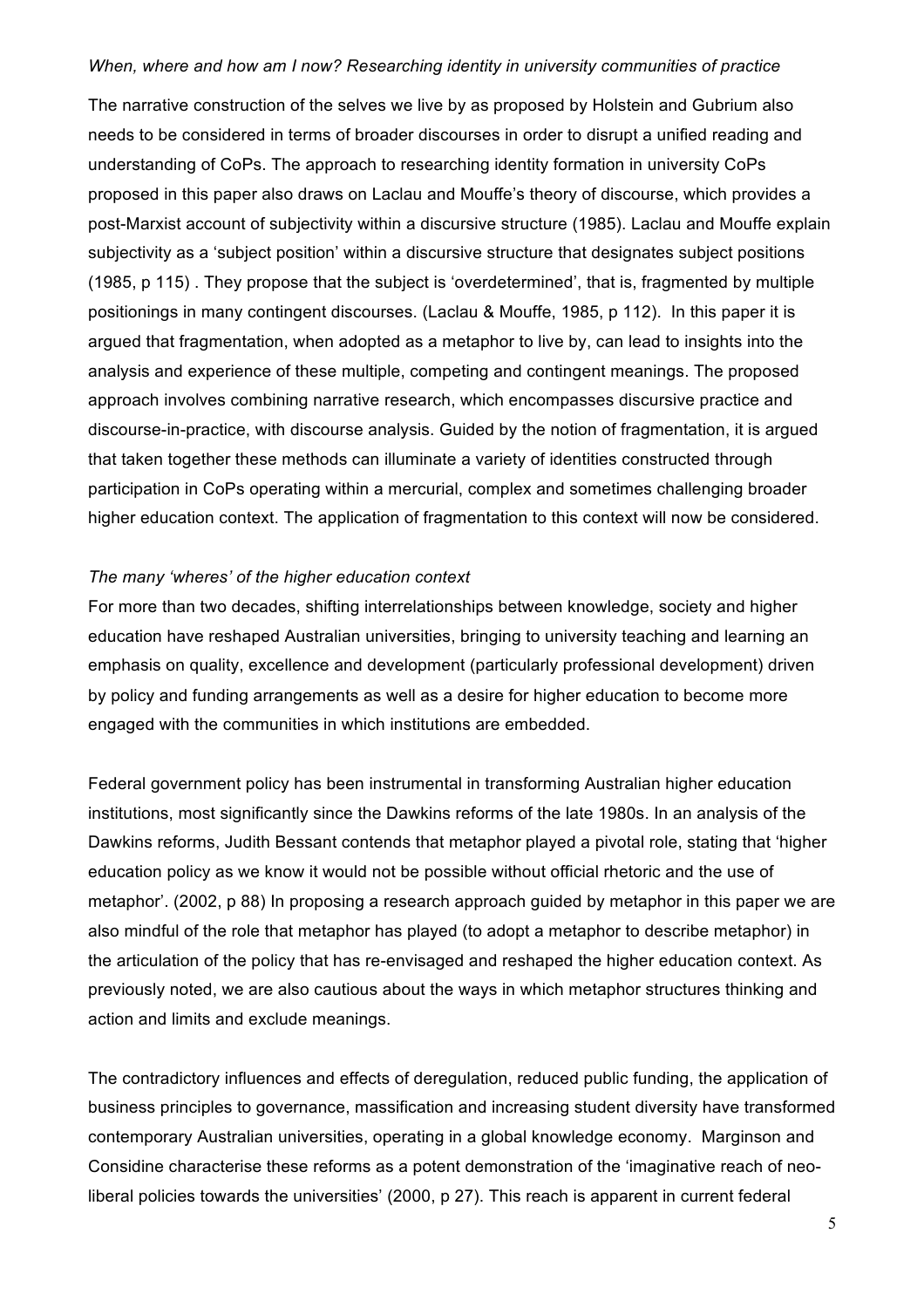Government higher education policy, which focuses on accountability around quality, competitiveness and efficiency in relation to learning and teaching. Current higher education policy, 'Advancing Quality in Higher Education', states the Government's commitment to 'ensuring that the growth in university enrolments is underpinned by a focus on quality'. Federal Government funding of \$1.3 billion is explicitly tied to 'assuring and strengthening the quality of teaching and learning in higher education' (Department of Education Employment and Workplace Relations, 2011a).

From 2006–2011, the federal Government has funded the Australian Learning and Teaching Council (ALTC) (formerly the Carrick Institute). The ALTC, like its predecessor organisations, has been significant for university teaching and learning in terms of policy, including the conceptualisation of excellence and quality, and funding. The ALTC states its values as inclusiveness and diversity, collaboration, long-term systemic change and excellence through quality programs and awards and recognition of quality teaching and learning (Australian Learning and Teaching Council, 2010a). ALTC funding and the values which guided its endowment have arguably been instrumental in the growing incidence of CoPs in Australian universities (for example, (Hort, et al., 2008) and (Australian Learning and Teaching Council, 2011)). The ALTC will cease operations at the end of 2011 and from 2012 Learning and Teaching Awards and Grants will be managed by the Department of Education, Employment and Workplace Relations (DEEWR) (Department of Education Employment and Workplace Relations, 2011b). The extent to which notions of quality and excellence in Australian policymaking and funding around teaching and learning are variously guided by principles of inclusiveness and diversity, systemic change and collaboration, competitiveness, efficiency, accountability or other values will shape how university learning and teaching evolve, as well as the role, if any, of CoPs in this evolution.

Marginson and Considine use the terminology 'Enterprise University' to describe the contemporary Australian higher education institution in preference to the widely used 'corporate university', contending that their term encompasses academic changes as well as economic, including the diverse and sometimes contradictory impacts of competition and accountability frameworks on research and scholarship (2000, p 235). In this paper we follow Marginson and Considine in their contention that in contemporary Australian universities new fields of enterprise and innovation coincide with otherwise restricted horizons and the emergence of an institutional template (2000, p 229). One of the characteristics of this template which they identify is the changing role of collegial structures (2000, p 243). Taking online activism as a guide, we propose that the expanded reach of neo-liberalism facilitated by globalised networks of finance and communication coexists with greatly enhanced capacity for social action based on communitarian values (for examples of the latter see (Downey & Fenton, 2003)). Such values, it is argued, are apparent in the growth and spread of Australian university CoPs.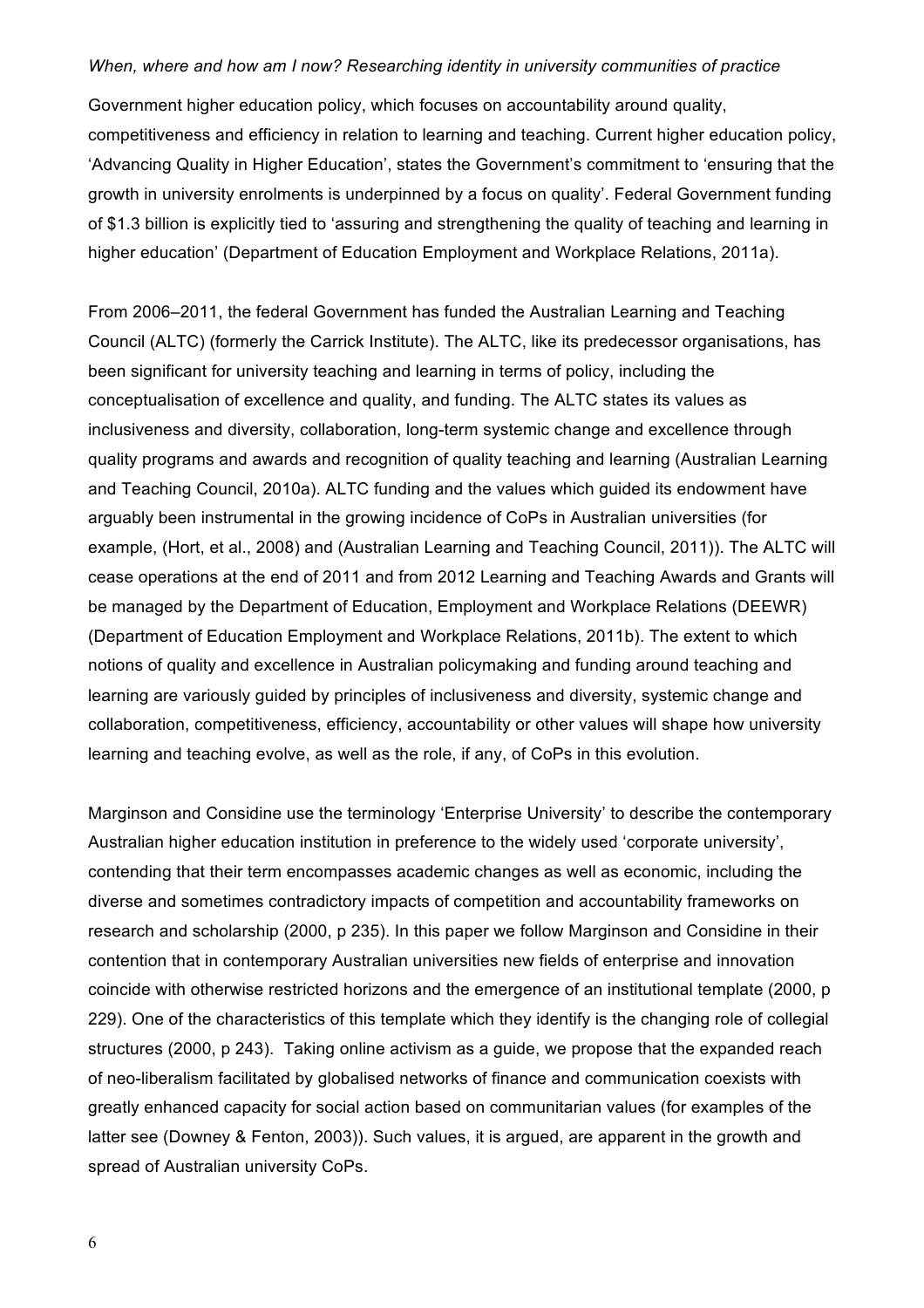Light and Cox use the metaphor of the storm to describe the condition of contemporary higher education in the UK, which they associate with complex, changing and escalating demands on academics. They contend that the 'academic storm' is the result of shifting relationships between higher education and society, situated in a paradigm shift from traditional 'Mode-1' knowledge production to contemporary 'Mode-2' knowledge production. In traditional Mode-1 knowledge production, university academics defined, produced and disseminated knowledge. Today, Light and Cox argue, Mode-2 society now contracts with higher education institutions to deliver 'knowledge specification' in a globalised knowledge economy context of 'lifelong learning' though a refashioned higher education system driven by a 'discourse of excellence'. (2003, p 9) They contend that as a result 'The academic relationship with knowledge is increasingly dominated by competitive economic structures which any dominant and powerful product ('knowledge is power') engenders'. (Light & Cox, 2003, p 9)

In Australia, a number of commentators have also connected the transformation of higher education in a global knowledge economy with negative impacts on academic identity and culture in local universities. For example, Murray and Dollery associate quality assurance requirements with administrative burdens that reduce teaching quality as well as with increased competition that negatively affects the quality of course offerings (Murray & Dollery, 2005, p 392). Churchman and Stehlik propose that these factors have negatively affected academic work in terms of knowledge development and communication (2007). Murray and Dollery also contend that collegial decisionmaking has been devalued in the 'post-Dawkins commercialised environment of higher education' (2005, p 388). Cathryn Hammond picks up on a similar theme in relation to sustaining a university community of practice, arguing that community and collective structures 'are under threat in an increasingly individualistic and competitive environment'. (2009, p 2) Nagy and Burch contend that the meaning of being an academic has been redefined in contemporary Australian universities (2009, p 229). Star and McDonald link the expansion of the teaching role with changing academic identities and an imperative for professional development to improve teaching quality and propose that the development of academic identities occurs in a context of competing institutional and individual goals (Star & McDonald, accepted for publication a).

As noted earlier, in Australia, CoP establishment has been associated with strategies to promote teaching and learning excellence, a term with a range of meanings structured by different discourses. Again, fragmentation is a useful metaphor for understanding this contested term in a range of diverse contexts. Light and Cox refer to a discourse of excellence, transposed from industry to higher education, to drive learning and teaching. They associate this discourse with increased accountability derived from two key foci: competition and efficiency and quality and accountability. They distinguish between the call 'for' professionalism which they associate with accountability measures arising from the discourse of excellence and a call 'to' professionalism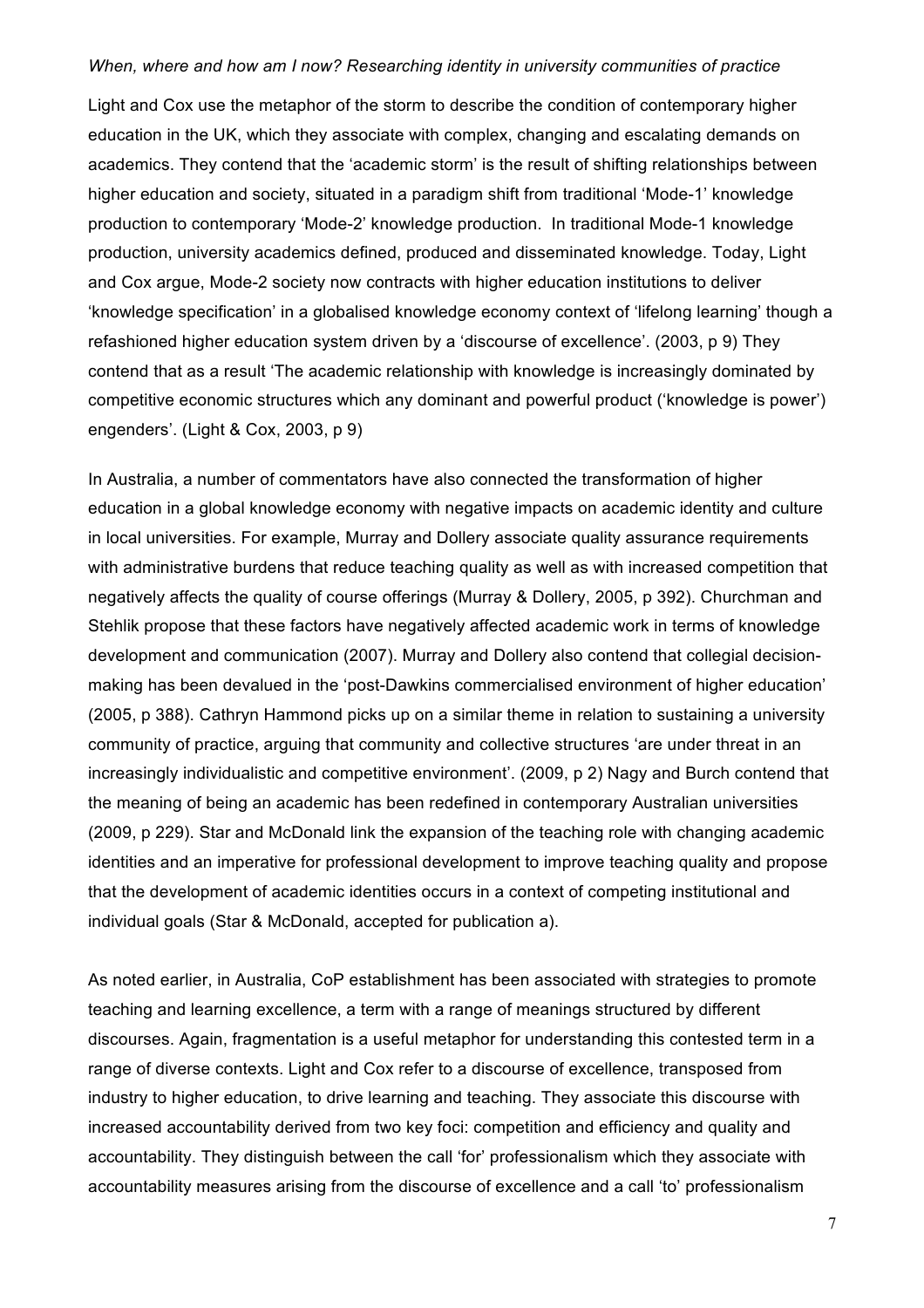which they link to the challenge to redefine academic values and practices (Light & Cox, 2003, p 7). Taking up this challenge, Light and Cox propose a model of 'reflective professionalism' which encompasses critical reflection on multiple and diverse discourses and on practice in the wider contexts and critical frameworks of the individual's professional situation (2003, p 12). They state that these multiple discourses are incoherent and that 'Riding the storm is managing this incoherence' by being able to 'critically situate oneself and one's practice within the environment of substantial uncertainty and change – and to manage that change' across roles, knowledges and changing ways of knowing, changing student cohorts and needs, along with departmental and external requirements and professional accreditation demands (Light & Cox, 2003, p 17).

As a working metaphor for understanding and negotiating the contemporary higher education context, 'riding the academic storm' is arguably only broadly useful. This is because it describes turbulent conditions, and their negotiation, in specific, singular terms. A storm, however, is a weather pattern with a range of possible characteristics and effects (positive as well as negative), which will vary according to prevailing local conditions. Fragmentation, therefore, is proposed as a more mobile and useful metaphor for thinking about and negotiating research in the contemporary Australian Enterprise University context because of its construction in terms of hybridity and diversity. This allows for the conceptualisation of multiple and varied effects and for diverse experiences and implementation of the Enterprise University model across the range of differing local contexts in which CoPs operate. As a guiding metaphor, fragmentation also enables diverse understandings of the discourse of teaching excellence within higher education. Australian university CoPs will now be considered in more detail.

## **Communities of practice**

The establishment of CoPs in Australian universities has been significantly informed and influenced by Etienne Wenger's work (see, for example, Hort et al (2008, 1999), Lawrence and Sankey (2008), McDonald and Star (2006) and McDonald and Star (2008)). Across Wenger's evolving accounts, CoPs are described as groups of people who are linked by a passion for a shared domain of expertise and interact to learn how to develop that expertise (Wenger, 1999, 2004; Wenger, McDermott, & Snyder, 2002; Wenger & Snyder, 2000; Wenger, Trayner, & de Laat, 2011).

There are diverse views on the appropriateness of Wenger's evolving CoP model to the university context. These range from endorsement (for example, (Viskovic, 2006), (Lees & Gravett, 2006; McDonald & Star, 2006), (McDonald & Star, 2008), (McDonald, et al., 2008), (Hort, et al., 2008), (Koeglreiter, Torlina, & Smith, 2008) and (Klein & Connell, 2008)), through critical engagement (for example, (Churchman & King, 2009), (Churchman, 2006),(Churchman, 2005), (King, 2005) and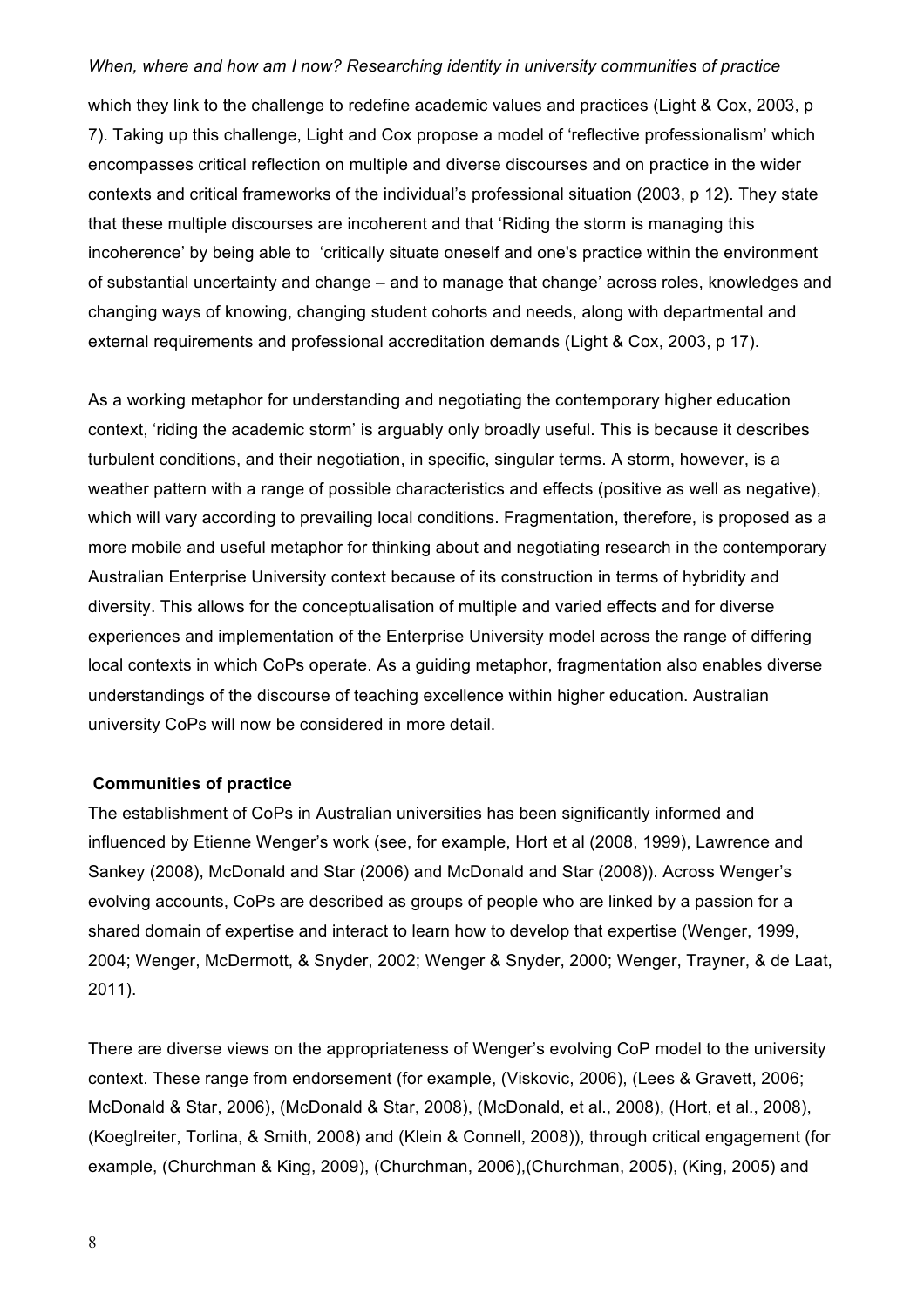(Herbert, 2005)) to rejection in favour of an alternative, contextually specific paradigm (Nagy & Burch, 2009) (Star & McDonald, accepted for publication b)).

Star and McDonald find a range of types of CoP are reported in the literature and contend that 'debates about communities of practice are often debates about *types* of communities of practice'. (Star & McDonald, accepted for publication b) They propose a new, 'nurtured' model of CoPs in higher education, arguing that the industry model of CoPs, which arises from Wenger's theorisation, cannot be applied in higher education (Star & McDonald, accepted for publication b). This nurtured form of CoP is proposed as a 'bridge between early CoP theory and current CoP practice' (Star & McDonald, accepted for publication b). Star and McDonald identify three distinct types of CoPs operating in contemporary higher education: 'organic' (or naturally occurring) CoPs, 'nurtured', and 'intentional'. Each is characterised according to how it starts, the group structure, how membership is defined, the CoP's relationship to the institution and its lifecycle. While nurtured and intentional CoPs are both established and cultivated, Star and McDonald distinguish these two types of CoPs on the basis of their respective levels of formality, leadership and relationship to the institution, including the level of formal recognition and direction of the CoP. (Star & McDonald, accepted for publication b). In the approach proposed in this paper, we draw on Star and McDonald's model of CoP types and extend this by applying the guiding metaphor of fragmentation. This is arguably useful for thinking about and researching diverse CoP types because it opens up the possibility of varied, and hybrid, forms of CoP.

There is similar diversity across Wenger's evolving accounts of CoPs in the ways that narrative and identity are connected. In his early work, with Jean Lave, participation in CoPs was central to an account of situated learning in which identity, knowing and social membership were entwined (1991, p 151). Lave and Wenger used narratives extensively to illustrate their theory and cited storytelling as a significant vehicle for conveying cultural understandings of the workplace and members' identities (1991). Wenger subsequently expounded a 'social ecology of identity' (1999) in which the notion of identity in practice emphasised lived experience and attributed meaning to narratives as an experience of participation which must be worked out in practice (1999, p 151). He rejected the idea that identity in practice could be discursively produced through personal narrative, proposing instead that identity is related to life as lived from day to day (Wenger, 1999, p 151). An account of how broader discourses might structure lived experience was not part of his account. As previously mentioned, discourse in practice is significant in the approach to researching identity formation in university CoPs proposed in this paper, which encompasses consideration of CoP participant and facilitator narratives as well as policy narratives, using a combination of narrative research and discourse analysis methods.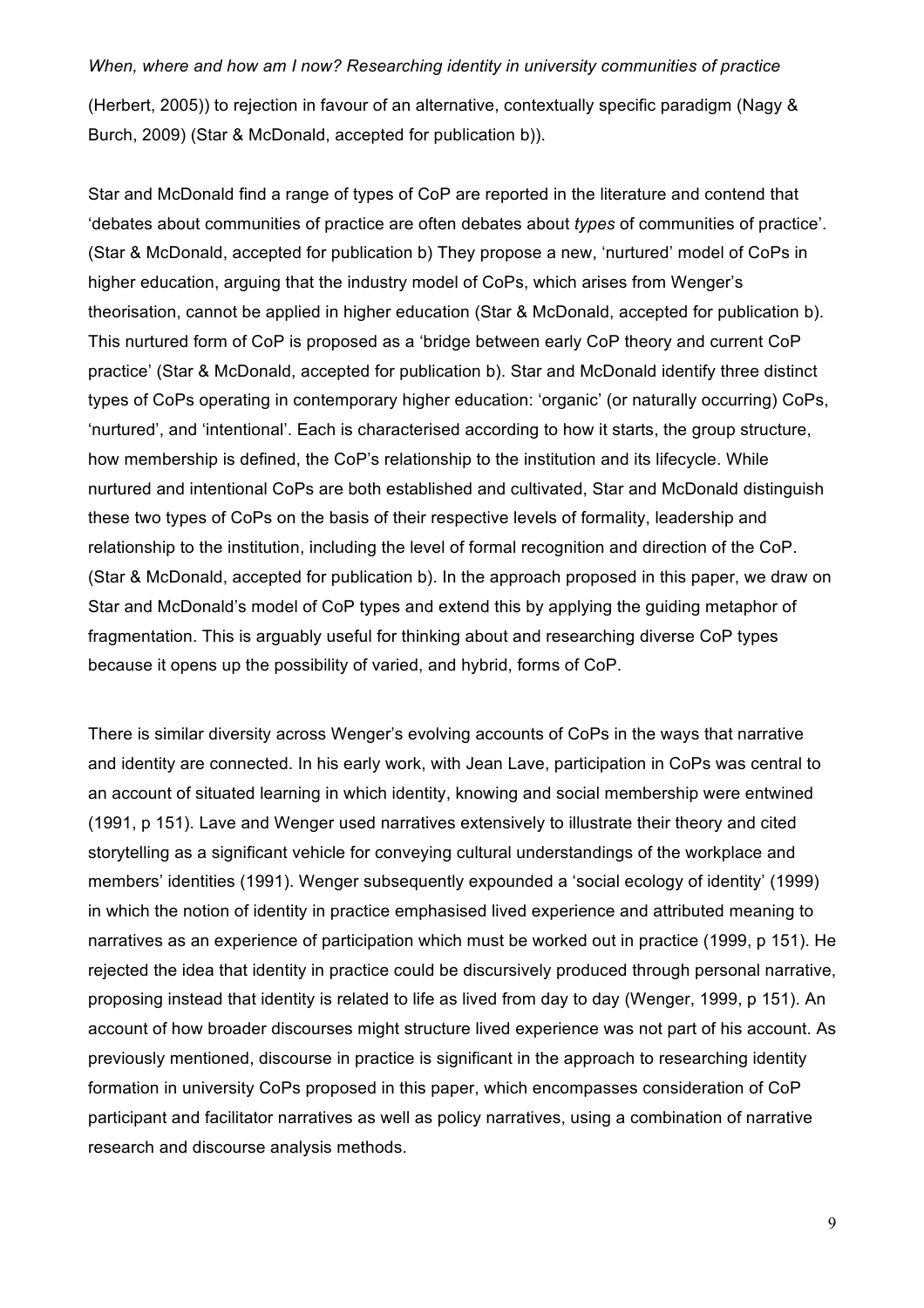More recently, with Richard McDermott and William Snyder, Wenger has focused on the knowledge management capacity of CoPs in business and industry within a globalised, knowledge economy context and proposed narrative as a useful knowledge sharing and evaluation tool in such communities (Wenger, et al., 2002). A further shift in focus from the organisational to the personal perspective around this notion of value is evident in a recent paper by Wenger, Trayner and de Laat, which defines value creation in terms of the learning that community participation makes possible (Wenger, et al., 2011). Wenger et al propose that value creation in CoPs needs to be investigated 'in the context of narratives', both personal and collective, about 'what counts as value for whom'(2011, p 8). They describe this genre of narratives as 'value-creation stories' and contend that such stories can integrate an account of the value of community participation across the five cycles of value creation that they identify. (Wenger, et al., 2011, pp 19-23)

The approach to researching identity formation in university CoPs which has been proposed in this paper builds on the above theorisations of narrative and identity formation in CoPs by exploring the relationship between identity and narrative in terms of narrativity, guided by the metaphor of fragmentation. This makes it possible to draw on these diverse accounts for insights without adopting any as being conclusive or complete.

#### **In conclusion**

Again, aiming for mobile insights within diversity rather than conclusiveness and completeness, this paper has argued the need for a new way of researching identity formation in university CoPs. The proposed approach takes into account the complexities and variety of discourses that influence such identity formation and the changeable and sometimes contradictory Enterprise University contexts in which Australian university CoPs operate. Fragmentation is proposed as a working metaphor, or metaphor to live by, which is useful both in thinking about and researching identity formation in CoPs and in understanding CoPs' various operational contexts and how these relate to the process of identity formation. In this paper fragmentation has been described and applied to the process of researching identity formation in university CoPs and the contemporary higher education context. This paper has also described how fragmentation guides the combined narrative research and discourse analysis methods used in the new research approach proposed. In summary, it has been argued that fragmentation provides the means for developing practical (or experiential) insights as well as conceptually structuring a useful method for investigating discursive factors, to open up a range of potential new understandings about identity formation in university CoPs.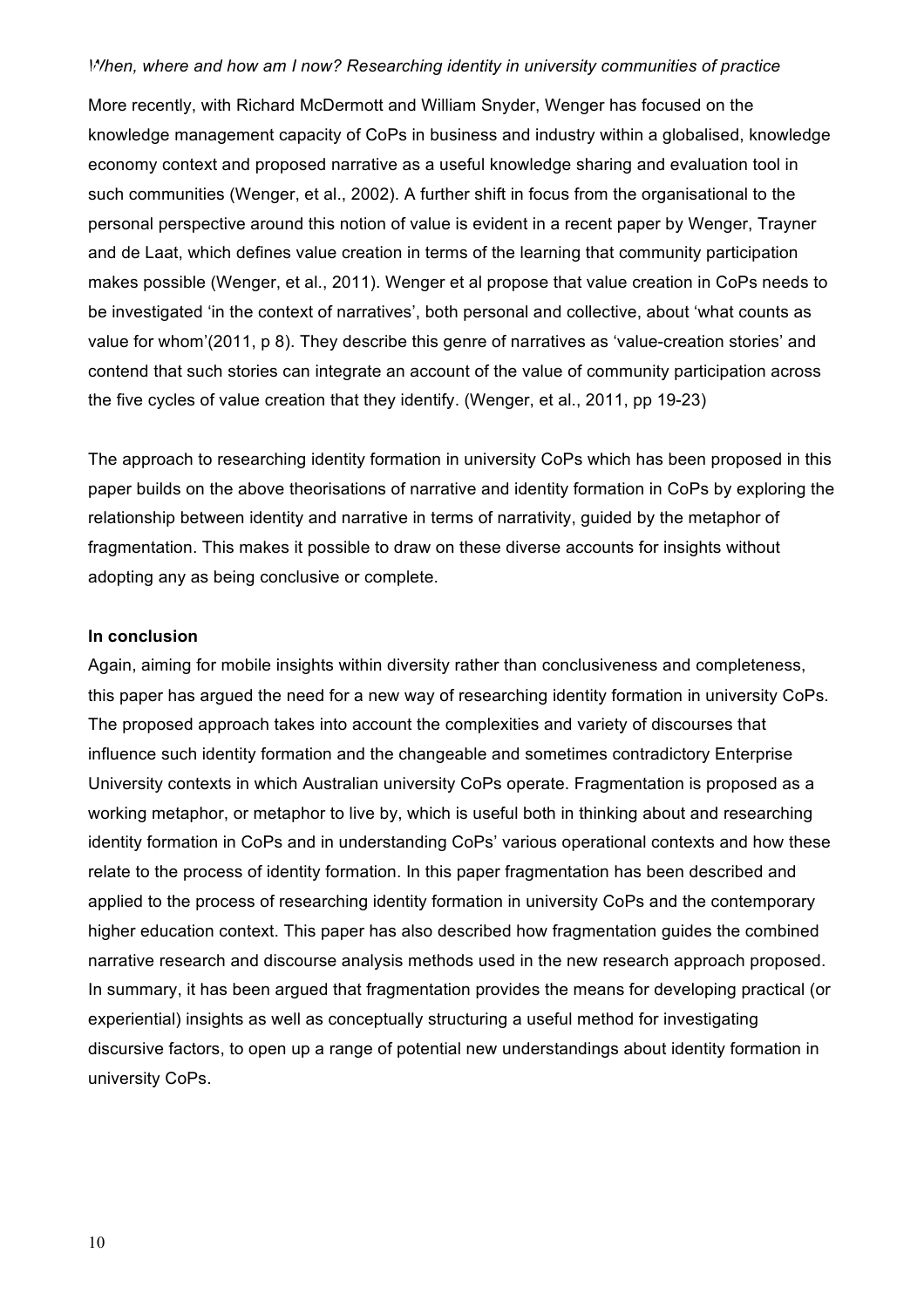#### **References**

- Australian Learning and Teaching Council. (2010a). Objectives and Values. Retrieved 3 June 2010, 2010, from http://www.altc.edu.au/objectives-and-values
- Australian Learning and Teaching Council. (2011). Promoting Excellence Initiative Participant Outlines, May 2008. Retrieved 27 April, 2011, from http://www.altc.edu.au/system/files/documents/PEI Participant Outlines May 2008.pdf
- Bessant, J. (2002). Dawkins' Higher Education Reforms and How Metaphors Work in Policy Making. *Journal of Higher Education Policy and Management, 24*(1), 87 - 99.
- Churchman, D. (2005). Safeguarding academic communities : retaining texture and passion in the academy *Beyond communities of practice : theory as experience*.
- Churchman, D. (2006). Institutional Commitments, Individual Compromises: Identity-related responses to compromise in an Australian university. *Journal of Higher Education Policy and Management, 28*(1), 3 - 15.
- Churchman, D., & King, S. (2009). Academic practice in transition: hidden stories of academic identities. [research article]. *Teaching in Higher Education, 14*(5), 507-516.
- Churchman, D., & Stehlik, T. (2007). Transforming academic work: Communities of practice in Australian universities. *Journal of Organisational Transformation & Social Change, 4*(3), 263-278.
- Department of Education Employment and Workplace Relations. (2011a). Advancing Quality in Higher Education. Retrieved 10/6/11, 2011, from

http://www.deewr.gov.au/HigherEducation/Policy/Pages/AdvancingQuality.aspx

- Department of Education Employment and Workplace Relations. (2011b). Advancing Quality in Higher Education Information Sheet
- Promotion of Excellence in Learning and Teaching in Higher Education. Retrieved 10/6/11, from http://www.deewr.gov.au/HigherEducation/Policy/Documents/Promotion\_Excellence\_Learning\_and \_Teaching\_Higher\_Education.pdf
- Downey, & Fenton. (2003). New media, counter publicity and the public sphere. *New Media & Society, 5*(2), 185-202.
- Ferguson, P., Dixon, M., Hay, T., White, J., & Moss, J. (2004). Moving your story forward: Frameworks for thinking about learning and teaching. In J. Moss, M. Dixon, R. English, P. Ferguson, S. Godhino, T. Hay & L. Longaretti (Eds.), *Invitations and inspirations : pathways to successful teaching* (pp. pp. 13-29). : Carlton South, Vic.: Curriculum Corporation.
- Gubrium, J. F., & Holstein, J. A. (2009). *Analyzing Narrative Reality*: Sage.
- Hammond, C. (2009). *Continuing the story: A case for socially sustainable academic communities*. Paper presented at the Australian Association of Educational Researchers.
- Herbert, A. (2005). Is it a community of practice that we want? Whose interests would that serve? *Beyond Communities of Practice: theory as experience* (pp. 203-227): PostPressed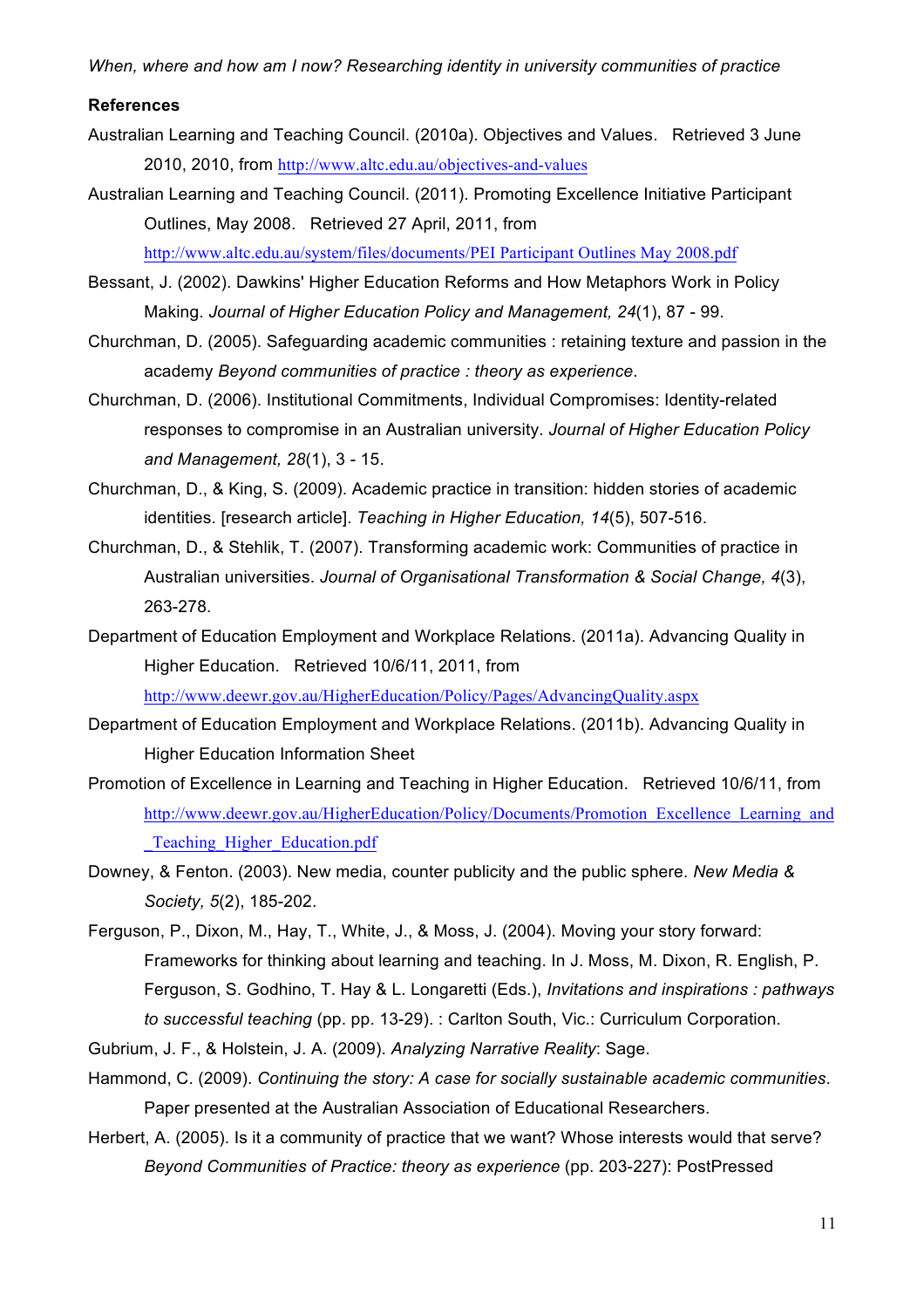- Holstein, J. A., & Gubrium, J. F. (2000). *The Self We Live By Narrative Identity in a Postmodern World*. New York: Oxford University Press.
- Hort, L., Higgins, D., Kiley, M., Roberts, P., Pike, M., Hays, J., et al. (2008). *Promoting teaching and learning communities : institutional leadership project*: Canberra ; Chippendale NSW: ANU ; Carrick Institute, 2008.
- King, S. (2005). Emotional journeying : a community of practice undergoing radical change *Beyond communities of practice : theory as experience*: PostPressed
- Klein, J., & Connell, N. (2008). The identification and cultivation of appropriate communities of practice in higher education. In C. Kimble, P. Hildreth & I. Bourdon (Eds.), *Communities of Practice, Creating Learning Environments for Educators*: Information Age Publishing, Carolina USA.
- Koeglreiter, G., Torlina, L., & Smith, R. (2008). Communities of Practice and Boundaries in Tertiary Education *Kimble et al (eds) Communities of Practice Creating Learning Environments for Educators* Information Age Publishing, Carolina USA.
- Laclau, E., & Mouffe, C. (1985). *Towards a Radical Democratic Politics* (W. Moore & P. Cammack, Trans.): Verso.
- Lakoff, G., & Johnson, M. (1980). *Metaphors We Live By*: University of Chicago Press.
- Lave, J., & Wenger, E. (1991). *Situated learning:legitimate peripheral participation / Jean Lave, Etienne Wenger*: Cambridge [England] ; New York : Cambridge University Press, 1991.
- Lawrence, J., & Sankey, M. (2008). *Communities of practice: a sphere of influence enhancing teaching and learning in higher education.* Paper presented at the ANZCA08 Power and Place, refereed proceedings Wellington, New Zealand.
- Lees, D., & Gravett, S. (2006). *The development of professional identity of university lecturers*. Paper presented at the International education, a matter of heart : conference proceedings : information, program and papers. Retrieved from http://arrow.monash.edu.au/hdl/1959.1/7470
- Light, G., & Cox, R. (2003). *Learning & Teaching in Higher Education*: Sage.
- Linde, C. (1993). *Life Stories: The Creation of Coherence*. New York and Oxford: Oxford University Press.
- MacLure, M. (2006). The bone in the throat: some uncertain thoughts on baroque method. *International Journal for Qualitative Studies in Education, 19*(6), 729-745.
- Marginson, S., & Considine, M. (2000). *The enterprise university : power, governance and reinvention in Australia*
- McDonald, J., Collins, P., Hingst, R., Kimmin, s. L., Lynch, B., Star, C., et al. (2008). *Community learning : members' stories about their academic community of practice*. Paper presented at the HERDSA 2008 : Engaging Communities. Retrieved from http://www.herdsa.org.au/wpcontent/uploads/conference/2008/media/McDonald-1.pdf
- McDonald, J., & Star, C. (2006). *Designing the future of learning through a community of practice of teachers of first year courses at an Australian university*. Paper presented at the The